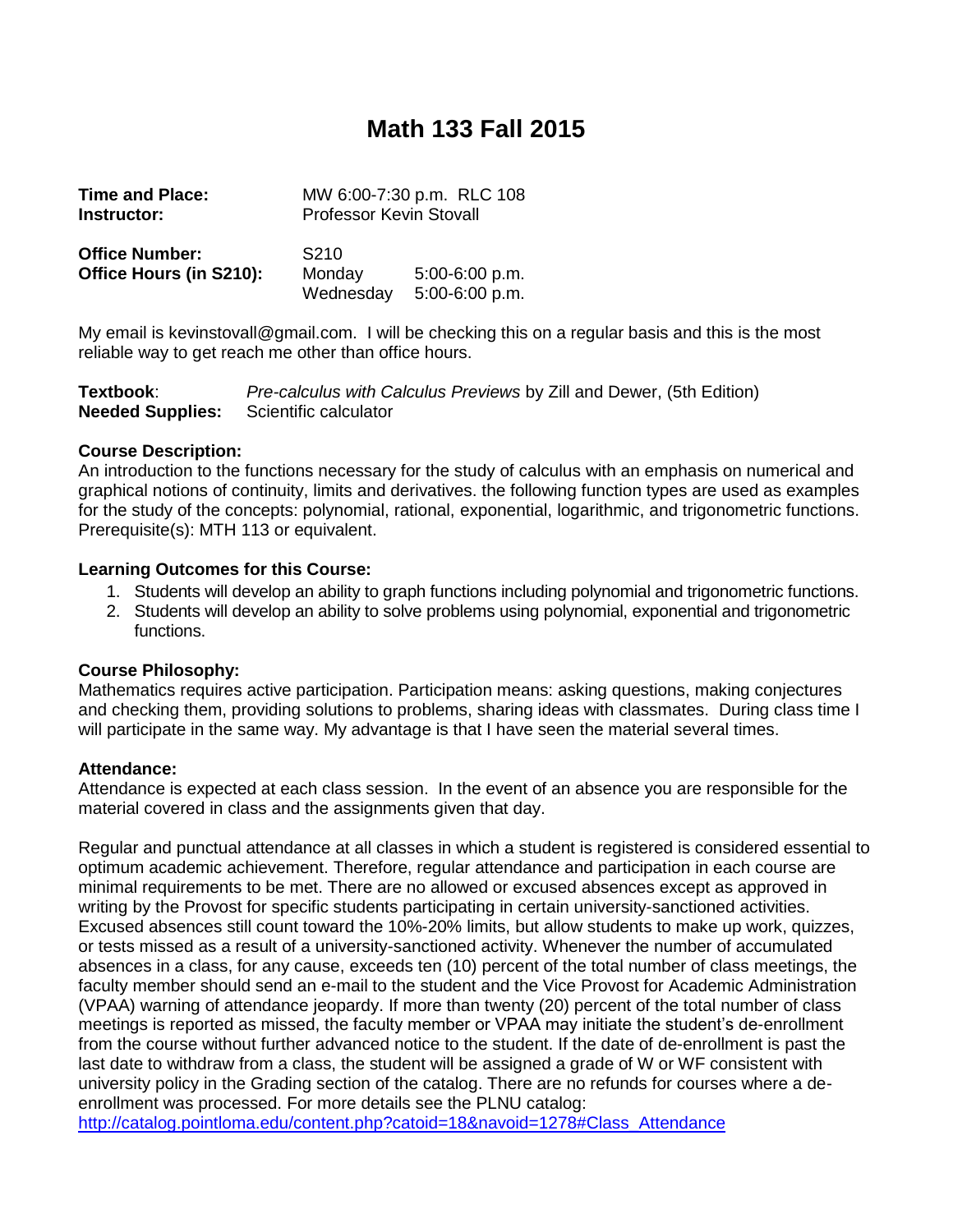#### **Class Enrollment:**

It is the student's responsibility to maintain his/her class schedule. Should the need arise to drop this course (personal emergencies, poor performance, etc.), the student has the responsibility to follow through (provided the drop date meets the stated calendar deadline established by the university), not the instructor. Simply ceasing to attend this course or failing to follow through to arrange for a change of registration (drop/add) may easily result in a grade of F on the official transcript.

#### **Academic Accommodations:**

While all students are expected to meet the minimum academic standards for completion of their courses as established by the instructors, students with special needs may require academic accommodations. At Point Loma Nazarene University, students requesting academic accommodations must file documentation with the Disability Resource Center (DRC), located in the Bond Academic Center. Once the student files documentation, the Disability Resource Center contacts the student's instructors and provides written recommendations for reasonable and appropriate accommodations to meet the individual needs of the student. This policy assists the university in its commitment to full compliance with Section 504 of the Rehabilitation Act of 1973, the Americans with Disabilities (ADA) Act of 1990, and ADA Amendments Act of 2008, all of which prohibit discrimination against students with special needs and guarantees all qualified students equal access to the benefits of PLNU programs and activities. For more details see the PLNU catalog:

[http://catalog.pointloma.edu/content.php?catoid=18&navoid=1278#Academic\\_Accommodations](http://catalog.pointloma.edu/content.php?catoid=18&navoid=1278#Academic_Accommodations) 

Students with learning disabilities who may need accommodations should discuss options with the instructor during the first two weeks of class.

#### **Academic Honesty:**

The Point Loma Nazarene University community holds the highest standards of honesty and integrity in all aspects of university life. Any violation of the university's commitment is a serious affront to the very nature of Point Loma's mission and purpose. Violations of academic honesty include cheating, plagiarism, falsification, aiding academic dishonesty, and malicious interference. The details of PLNU's meaning of each of these words can be found in the PLNU catalog at: [http://catalog.pointloma.edu/content.php?catoid=18&navoid=1278#Academic\\_Honesty](http://catalog.pointloma.edu/content.php?catoid=18&navoid=1278#Academic_Honesty)

A student remains responsible for the academic honesty of work submitted in PLNU courses and the consequences of academic dishonesty beyond receipt of the final grade in the class and beyond the awarding of the diploma. Ignorance of these catalog policies will not be considered a valid excuse or defense. Students may not withdraw from a course as a response to a consequence.

A student who is caught cheating on any item of work will receive a zero on that item and may receive an "F" for the semester. See the PLNU Catalog for a further explanation of the PLNU procedures for academic dishonesty

[\(http://catalog.pointloma.edu/content.php?catoid=18&navoid=1278#Academic\\_Honesty\)](http://catalog.pointloma.edu/content.php?catoid=18&navoid=1278#Academic_Honesty).

#### **Copyright Protected Materials**

Point Loma Nazarene University, as a non-profit educational institution, is entitled by law to use materials protected by the US Copyright Act for classroom education. Any use of those materials outside the class may violate the law.

**Grading:** Grades for the course will be based on:

| Homework                     | 300 points   |
|------------------------------|--------------|
| Exams (2 at 200 points each) | 400 points   |
| Final Exam                   | 300 points   |
| Total:                       | 1,000 points |
|                              |              |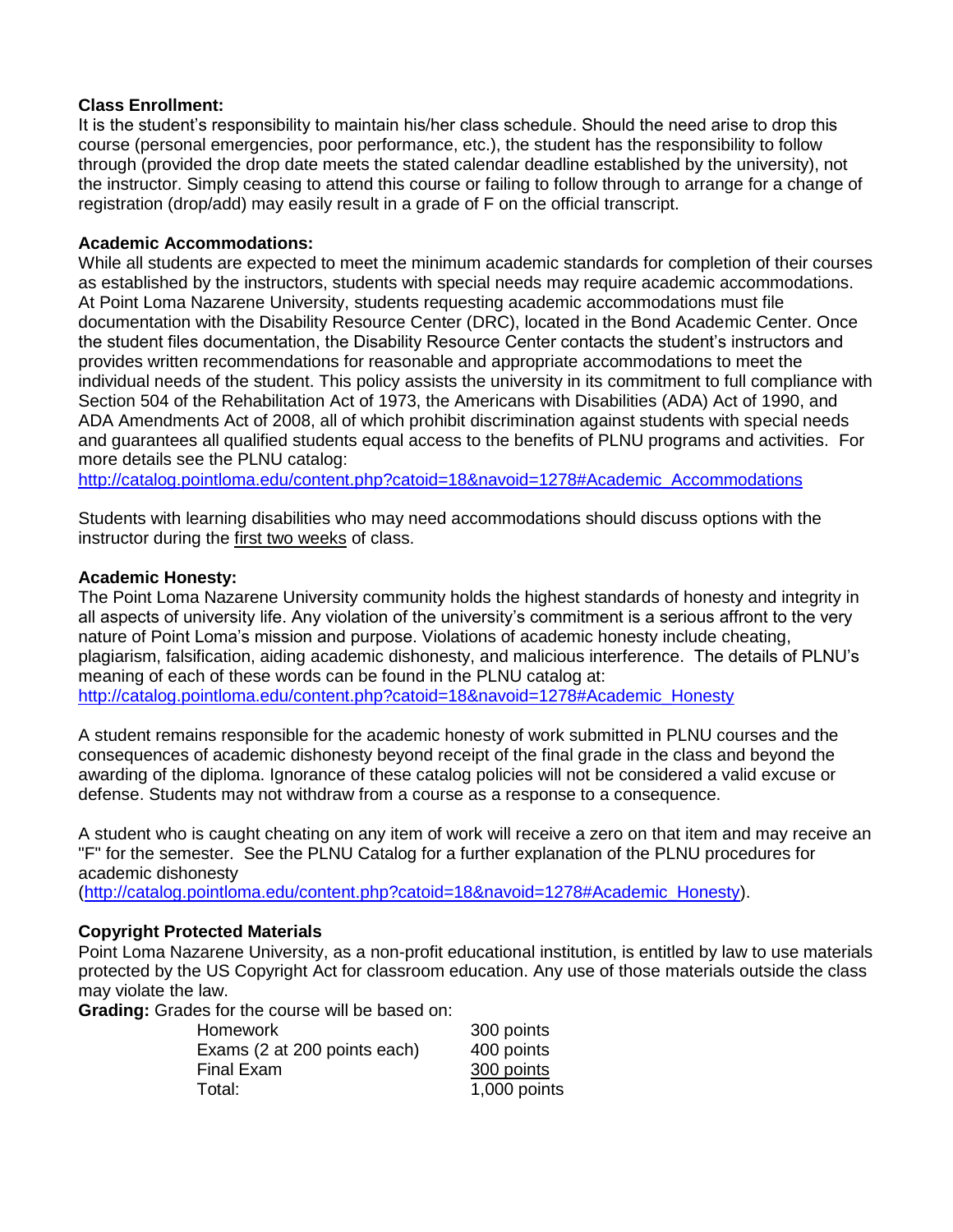**Homework (30%):** Homework will be assigned every class meeting. A homework assignment is late if it is not received at the start of class on the due date. No late homework will be accepted; however the two lowest homework scores will be dropped. Please be sure that your homework is stapled together and the problems are in order. Homework will be scored on a combination of completeness and correctness. A random selection (the same for all people) of the problems will be graded on any homework assignment.

**Tests (20% each) and Final Exam (30%):** Tests and the Final Exam will include problems and questions over material assigned in the text, readings and handouts, as well as material presented in class.

No examination shall be missed without prior consent by me or a well documented emergency beyond your control. A score of zero will be assigned for an examination that is missed without prior consent or a well documented emergency beyond your control. The examination schedule is included in the daily schedule. I do not intend to accept excuses such as poor communication with parents, benefactors, sport team sponsors and/or travel agents.

#### **Final Exam: Date and Time**

The final exam date and time is set by the university at the beginning of the semester and may not be changed by the instructor. Only in the case that a student is required to take three exams during the same day of finals week is an instructor authorized to change the exam date and time for that particular student.

| The Final Exam is COMPREHENSIVE            |  |
|--------------------------------------------|--|
| Monday, December 14, 2015, 7:30-10:00 p.m. |  |

**Grading Scale**: Course grades will be assigned according to the following scale:

| <b>Grading Scale in percentages</b> |  |  |                                                                                                  |
|-------------------------------------|--|--|--------------------------------------------------------------------------------------------------|
| A                                   |  |  |                                                                                                  |
|                                     |  |  | $(87.5, 90)$ $(77.5, 80)$ $(67.5, 70)$                                                           |
|                                     |  |  | $[92.5, 100]$ $[82.5, 87.5]$ $[72.5, 77.5]$ $[62.5, 67.5]$                                       |
|                                     |  |  | $\vert\text{-}\Vert$ [90, 92.5) $\Vert$ [80, 82.5) $\Vert$ [70, 72.5) $\Vert$ [60, 62.5) $\Vert$ |
|                                     |  |  |                                                                                                  |

**Cell Phones:** Turn off any cell phone, pager or things that are distracting while you are in class. Also, do not text or work on other classes while in class (to do so is disrespectful to me and your classmates) and it is not the best use of class time.

**General Advice:** The key to success in this class is to attend lectures regularly and do your homework. You learn mathematics by doing it yourself. You should expect to spend approximately two hours outside of class for every one hour in class working on homework and going over concepts. When doing homework, please note it is normal to not be able to do every problem correct on the first attempt. Do not be discouraged, instead seek help.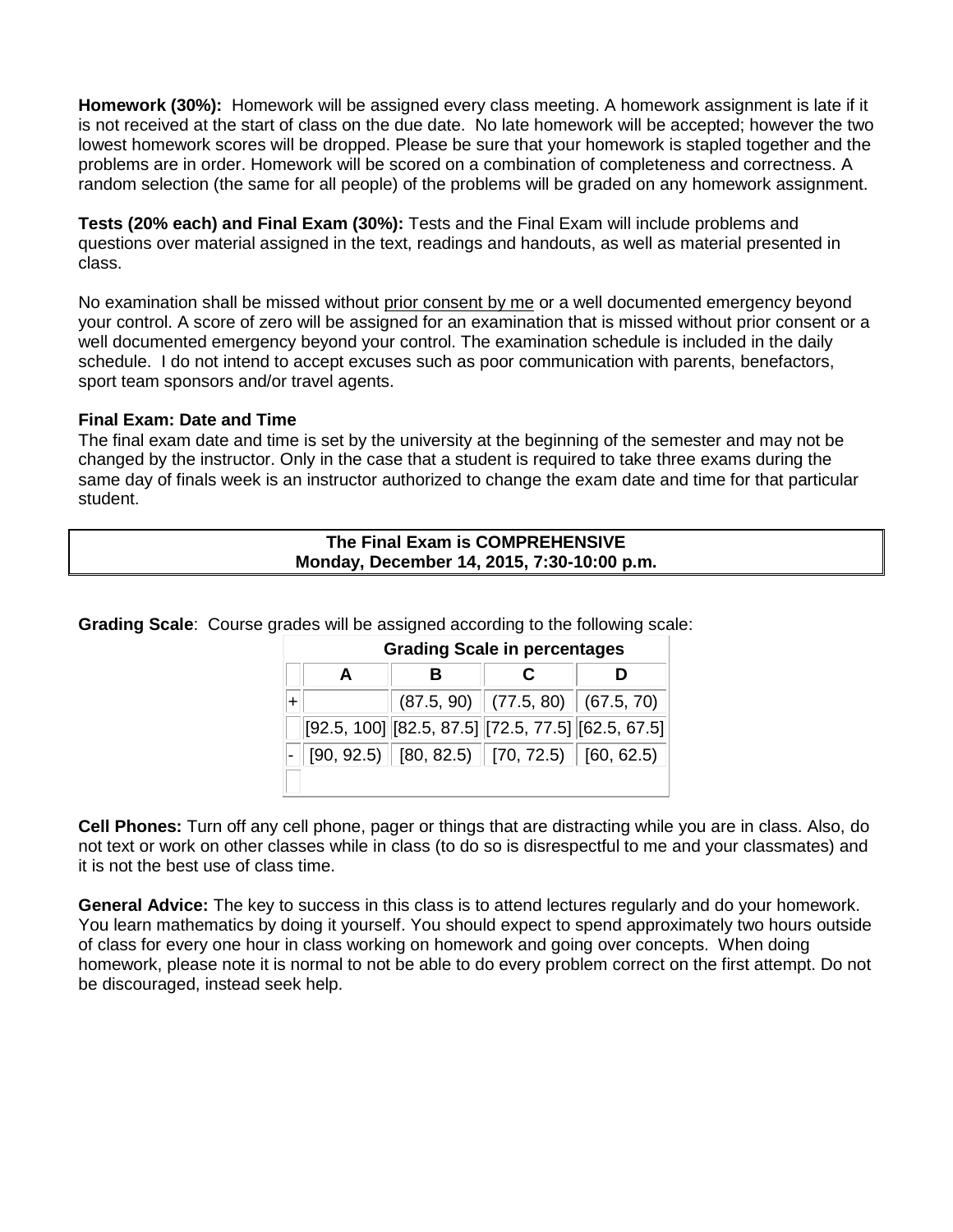### **Sources of Help:**

- 1. Me. If you have questions, ask me. See office hours.
- 2. Other classmates. Form study groups! Work together!

### **Class Schedule:**

| Week              | Monday                             | Wednesday                    |  |
|-------------------|------------------------------------|------------------------------|--|
| $\mathbf 1$       | Introduction to the Class          | Section 1.2 and 1.3          |  |
| Aug 31            | Section 1.1 (Tuesday)              |                              |  |
| $\overline{2}$    | Labor Day                          | Section 1.4 and 1.5          |  |
| Sept 7            |                                    |                              |  |
| 3                 | Section 2.1 and 2.2                | Section 2.2 and 2.3          |  |
| Sept 14           |                                    |                              |  |
| $\overline{4}$    | Sections 2.4 and 2.5               | Sections 2.5 and 2.6         |  |
| Sept 21           |                                    |                              |  |
| 5                 | Sections 2.7 and 2.8               | Sections 2.8 and 2.9         |  |
| Sept 28           |                                    |                              |  |
| 6                 | Sections 3.1 and 3.2               | Sections 3.2 and 3.3         |  |
| Oct <sub>5</sub>  |                                    |                              |  |
| $\overline{7}$    | Exam #1                            | Sections 3.4 and 3.5         |  |
| Oct 12            |                                    |                              |  |
| 8                 | Sections 3.6 and 4.1               | Sections 4.1 and 4.2         |  |
| Oct 19            |                                    |                              |  |
| 9                 | Sections 4.3 and 4.4               | Sections 4.4 and 4.5         |  |
| Oct 26            |                                    |                              |  |
| 10 <sup>1</sup>   | Sections 4.6 and 4.7               | Sections 4.7 and 4.8         |  |
| Nov <sub>2</sub>  |                                    |                              |  |
| 11                | Sections 5.1 and 5.2               | Sections 5.2 and 5.3         |  |
| Nov 9             |                                    |                              |  |
| 12 <sup>2</sup>   | Exam #2                            | Sections 5.4 and 6.1         |  |
| Nov 16            |                                    |                              |  |
| 13 <sup>2</sup>   | Sections 6.1 and 6.2               | Thanksgiving                 |  |
| Nov <sub>23</sub> |                                    |                              |  |
| 14                | Sections 6.4 and 8.1               | Sections 8.1 and 8.2         |  |
| Nov 30            |                                    |                              |  |
| 15                | Sections 10.1 and 10.2             | Section 10.2                 |  |
| Dec 7             |                                    | <b>Review for Final Exam</b> |  |
| <b>Finals</b>     | <b>Comprehensive Final Exam</b>    |                              |  |
| Dec 14            | Monday December 14 7:30-10:00 p.m. |                              |  |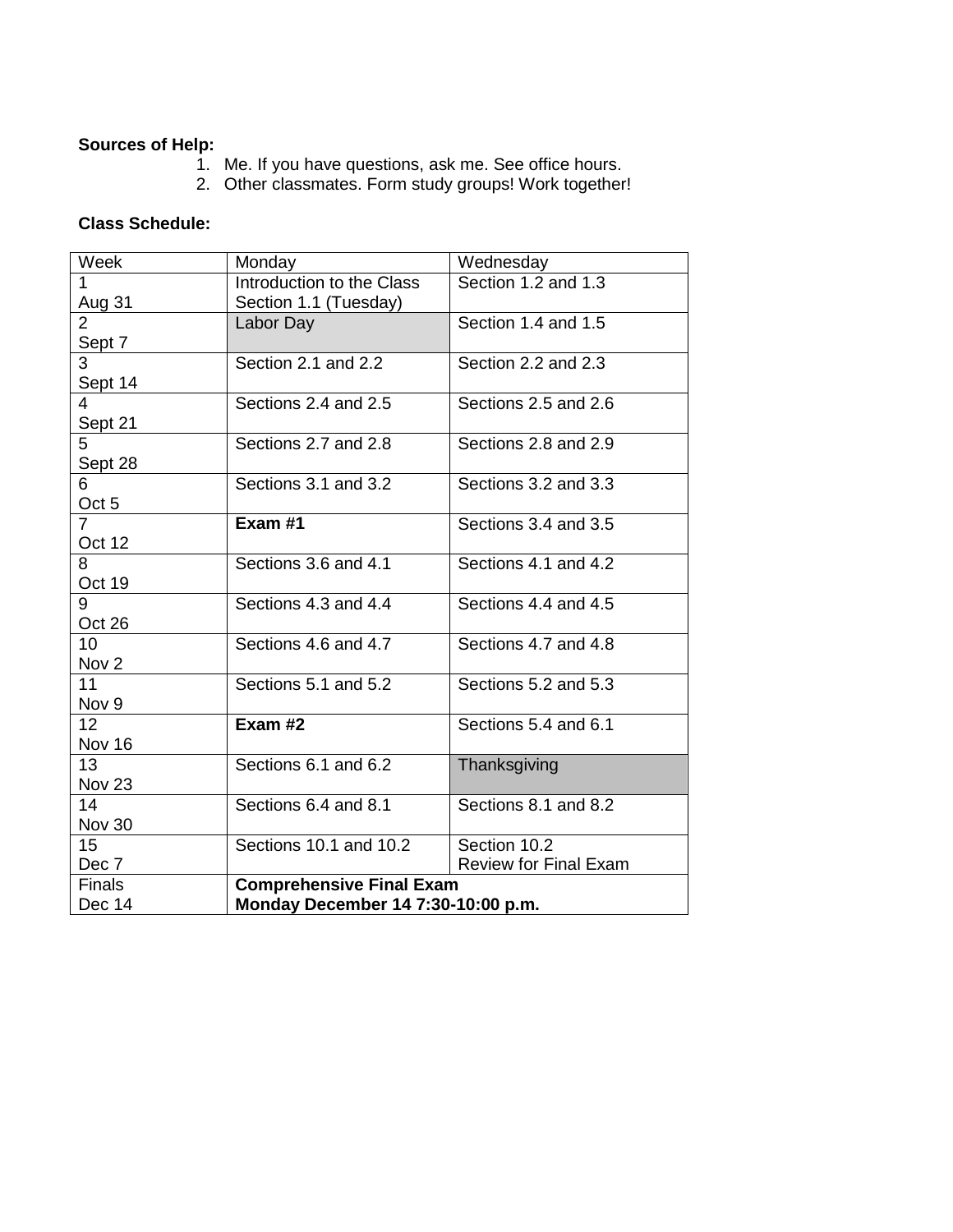# **Homework Assignments**

## All Homework is due on Monday on the listed week

| Section | Problems                                            | Due     |
|---------|-----------------------------------------------------|---------|
| 1.1     | 2, 3, 9, 12, 27, 30, 37, 42, 51, 62                 |         |
| 1.2     | 3,6,8,9,15,22,23,34,55,57(b)                        | Week 2  |
| 1.3     | 2,10,13,22,23,28,29,40,47,55                        |         |
| 1.4     | 5,6,11,12,19,24,29,43,51,63,69,70                   | Week 3  |
| 1.5     | 1, 2, 8, 9, 1317, 21, 27                            |         |
| 2.1     | 3,5,14,17,27,28,39,40,47,56,59,61,63                |         |
| 2.2     | 5, 6, 12, 13, 23 - 32, 37                           | Week 4  |
| 2.3     | 3,4,7,27,29,33,39,53,55,56                          |         |
| 2.4     | 11, 13, 15, 25, 28, 34, 35, 46, 50                  |         |
| 2.5     | 2, 3, 7, 10, 13, 14, 19, 27, 34, 37, 43             | Week 5  |
| 2.6     | 5, 7, 9, 11, 12, 31, 34, 47, 48                     |         |
| 2.7     | 3, 4, 5, 7, 9, 17, 21, 24, 43, 44, 45, 57           |         |
| 2.8     | 5, 7, 11, 12, 21, 26                                | Week 6  |
| 2.9     | 1, 3, 5, 8                                          |         |
| 3.1     | 23,27,29                                            |         |
| 3.2     | 2, 3, 12, 13                                        | Week 7  |
| 3.3     | 2, 3, 9, 10, 19, 20, 41, 42                         |         |
| 3.4     | 4, 5, 11, 17, 31, 32, 48                            | Week 8  |
| 3.6     | 3,7,8,27,29,37,38                                   |         |
| 4.1     | 2, 3, 5, 10, 14, 15, 17, 18, 28, 31, 39, 59, 60, 82 | Week 9  |
| 4.2     | 2, 3, 12, 13, 27, 28, 37, 41, 42, 29, 50            |         |
| 4.3     | 3,5,8,9,20,21,26,27,34,35,53                        | Week 10 |
| 4.4     | 1, 2, 5, 6, 7, 23, 27, 33, 36, 38, 43,              |         |
|         |                                                     |         |